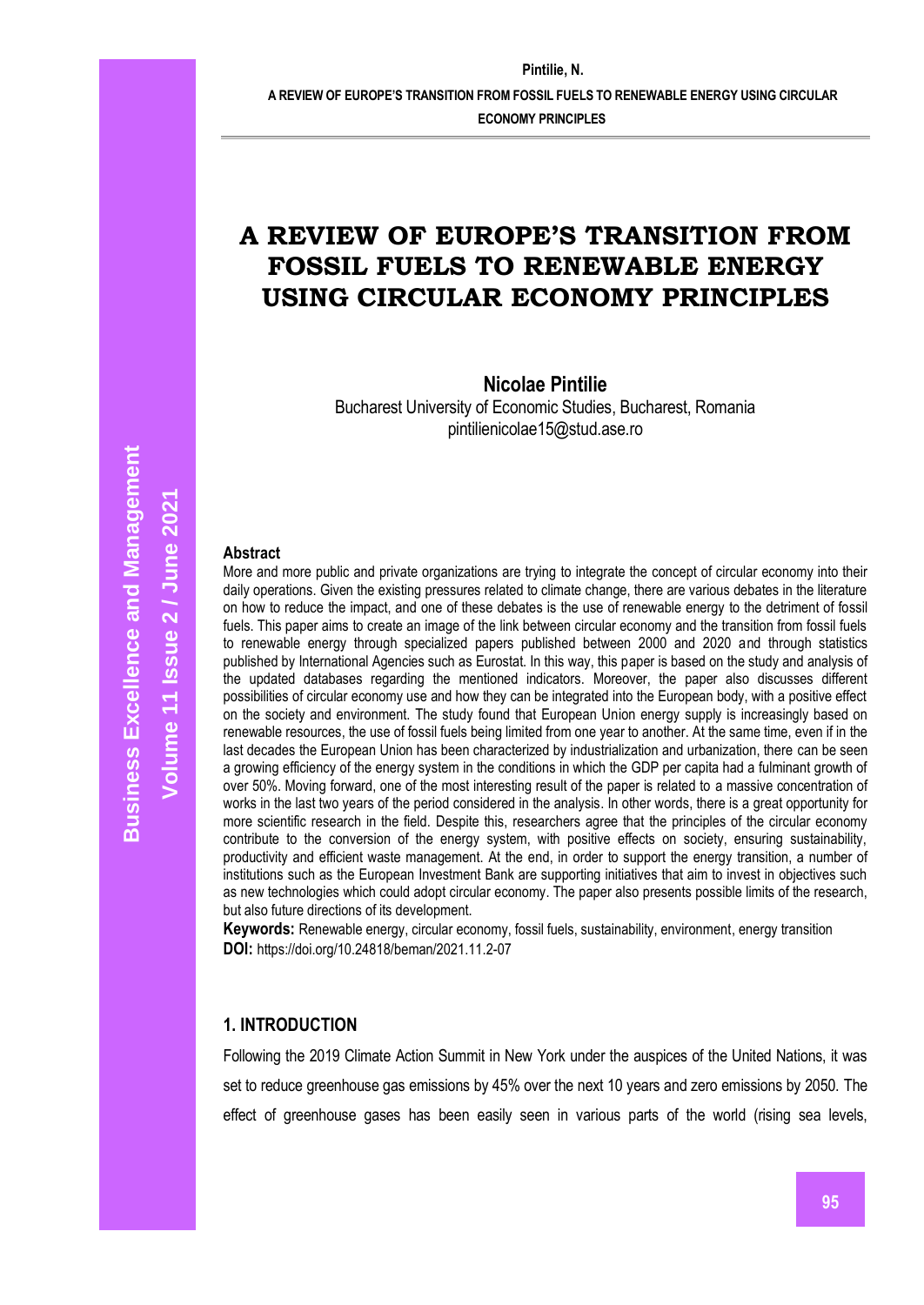deforestation, high temperatures), so governments have been trying for years to find ways to reduce climate change.

The possible solutions related to all these problems concern the notion of sustainability, seen through three dimensions: infrastructure, agriculture, renewable energy. Given the population growth in urban areas, but also the process of industrialization, energy demand is constantly growing. Economists, researchers, policy makers are focusing on the relationships energy creates with economic development and economic growth. Along time, the interdependence between energy consumption and economic growth governed the scientific research around the world, generating strong debates (Cicea et al., 2021). The transition from fossil fuels to renewable energy is a natural process given climate change. The energy transition is defined as a long process in which traditional fuels are replaced by green energy produced from renewable sources (Smil, 2016; Mutezo & Mulopo, 2021).

The review paper's primary objective is to provide perspectives on Europe's energy transition in relation to circular economy. Moreover, based on existing literature, the analysis is trying to see if the circular economy can be considered a part of the change.

The subject is a major one at the international level, considering the fact that more and more organizations assume targets for certain periods of time regarding the protection of the environment and the reduction of the carbon footprint.

# **2. LITERATURE REVIEW**

Until now, no common denominator has been reached regarding the definition of the concept of circular economy. In general, the circular economy means keeping resources in a usable state as much as possible before they are disposed of as waste (Mutezo & Mulopo, 2021). The circular economy reduces the quantities of raw materials, thus reducing the effects on the environment.

The concept was popularized by David Pearce in 1990, but the biggest literature boom took place in the early 2000s (Stahel, 1982). Since then, the whole concept evolved and in the current times it is associated with innovation (procedural and technical), and new business models: a new way of production (Veleva & Bodkin, 2018), and of consumption, when being understood in relation to renewable energy (Pintilie, 2021), and even with economic growth and intellectual capital (Nedelea et al., 2018; Vuţă et al. 2018).

One of the most used definition for circular economy is that "emphasizes product, component and material re-use, re-manufacturing, refurbishment, repair, cascading and upgrading as well as solar, wind biomass and waste-derived energy utilization throughout the product value chain and cradle-to-cradle life cycle" (Korhonen et al., 2018).

Over time, the concept of circular economy has tried to be implemented in various sectors of activity: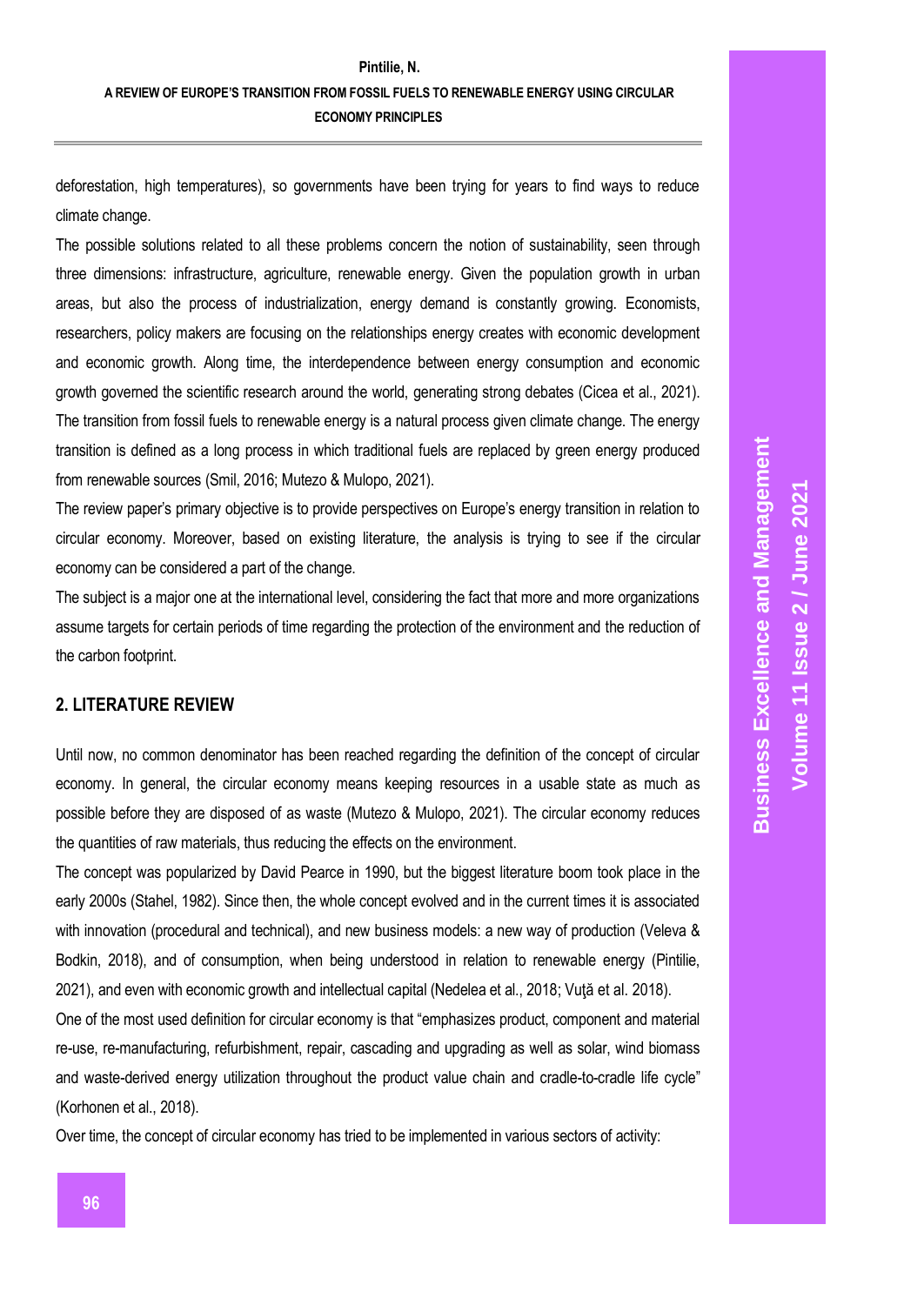#### a) Circular economy and manufacturing

Manavalan and Jayakrishna (2019) conducted an analysis of the concept in the field of supply chain of manufacturing companies. The authors found that there is a great symbiosis between the supply chain and the circular economy by the fact that high benefits are obtained in terms of resources and energy consumption. The study examined a paper manufacturing company in Southern India and the findings showed that the company produced auxiliary resources that could be used in other industries: the bagasse residue could be supplied to spirit producers operating in close proximity, the steam harvested from boiling pulp could be used to generate electricity for the operations instead of using coal, or reduce the coal consumption, the fly ash by-product could be sold to nearby cement producers. Using technology, manufacturers are informed of how much waste and where they are experiencing losses within the value chain, thus improving overall efficiency and redirecting waste usage.

b) Circular economy and Supply Chain Management

In order to create added value and to adopt less costly decisions for the environment and society, the specialists agreed that the principles of the circular economy must be included in the companies' operations (Geissdoerfer et al., 2018). Schroeder et al. (2018) analysed circular economy in relation with Global Value Chains: the concept was analysed for both multi-nationals and small and medium organisations, specifically in low-income countries. Following the study, the authors found that developed countries use less of the notion of circularity than low-income countries, but the question is how lowincome countries can act in a more sustainable way, taking into account that "use-and-dispose" narrative which characterize the current global value chains has a negative impact on low-income countries? Technology can be the key to success in this operation, because there are the proper means to create the value add within the value chain through robotics.

c) Circular Economy and Biogas for Electrification

In the literature, the relationship between biogas and circular economy has been presented as one evolving along time. For instance, as suggested by Cicea et al. (2019), the scientific research moved from relating biogas production and sustainability in the past to biogas and circular economy in the present. In the same time, this relationship has been detailed in China and Ireland (Mutezo & Mulopo, 2021), where the development of rural biogas programs, led to multiple benefits (economic, social, environmental). According to Xu et al., (2018), in China, recently, one of the largest carbon emitters is livestock waste, and farmers have focused on circular activities, both in agricultural activities and in waste management. Biogas production from waste, organic fertilizers and electricity generation are the effects of China's recycling programs.

On the other hand, Blades et al. (2017) studied the application of circular economy in Northern Ireland, focusing on anaerobic digestion technology to generate electricity. As in many other parts of the world,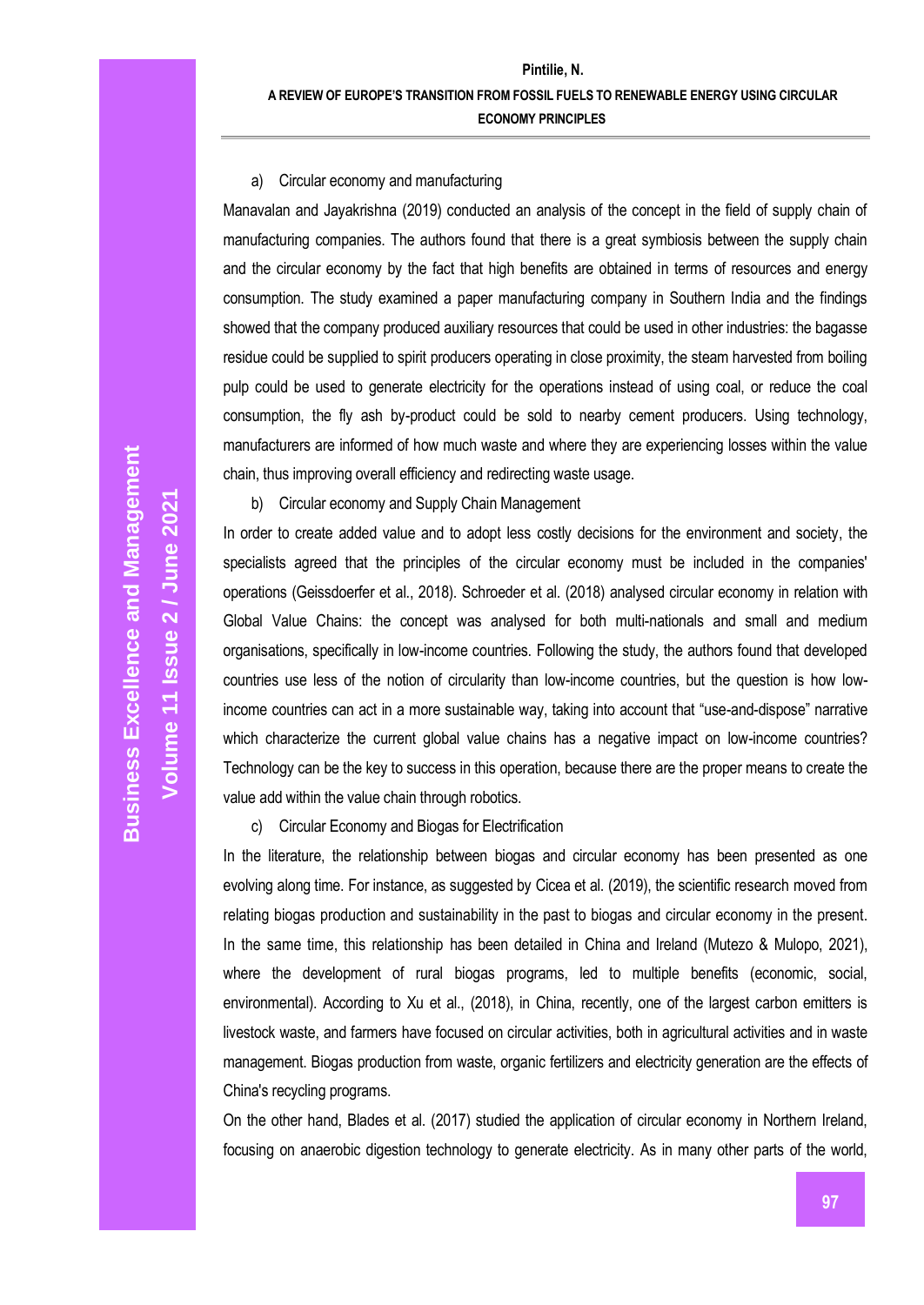agriculture in the region where the study was conducted is one of the most important activity sector, and it is also the largest greenhouse gas emitter. In order to reduce the dependence of fossil fuels, authorities have tried to stimulate local biogas initiatives. There were more than 90 applications for digestion plants since 2013, the majority of them with the porpose of electricity generation, but there were also applications for heat production. The authors also concluded that the anaerobic digestion technology could be the centre of "Smart Rural Energy Infrastructure", taking into account that the raw material is very easily to procure in the rural farming communities (even if we talk about livestock or local food waste) (Blades et al., 2017).

#### d) Circular Economy and Waste Management

Food waste is considered by many specialists an important cause of negative effects on the environment. Principato et al. (2019) has led research on the transition to the circular economy in the pasta production field in Italy in order to improve waste management. The authors identified the fact that material losses had significant quantities in the first phases of the supply chain (from agriculture to industrial processing) and in the final phases (sale and consumption). According to Principato et al. (2019), in the case of pasta producer from Italy, 23 % of the wastage occurred between the cultivation and consumption phases. Given these aspects, by adopting the circular economy, the waste resulting from the cultivation process can be used as feed, and the waste from the consumption phase can be donated to food banks.

The circular economy aims at the collective construction of sustainable balances, so that everyone must adopt solutions depending on the existing resources in a certain space and the energy needs. In this sense, the maximum cooperation of all the organisms in a territory is necessary, but not sufficient (Mutezo & Mulopo, 2021).

Besides cooperation, another concept closely related to the circular economy is the efficient use of resources. It is important that the resources are distributed efficiently, depending on the recognition of the maximum field of use, so that through the approaches of creative transformation the circular economy is reached.

Going further, the circular economy achieves the following strategic milestones: reducing the consumption of primary resources, intensifying research and development, creating new jobs and proper waste management. In addition, this new economic model (as it is also called) creates a connection between sustainability and economic well-being (Drăgoi et al., 2018). Moreover, circular economy is a key concept in the process of energy transition: on one hand, Chen & Kim (2019) stated that both concepts share common characteristics, and the most important is the trying to achieve sustainable goals; on the other hand, Kalcenko et al. (2019) stated that if we want a low carbon future, than we should act according to circular economy principles.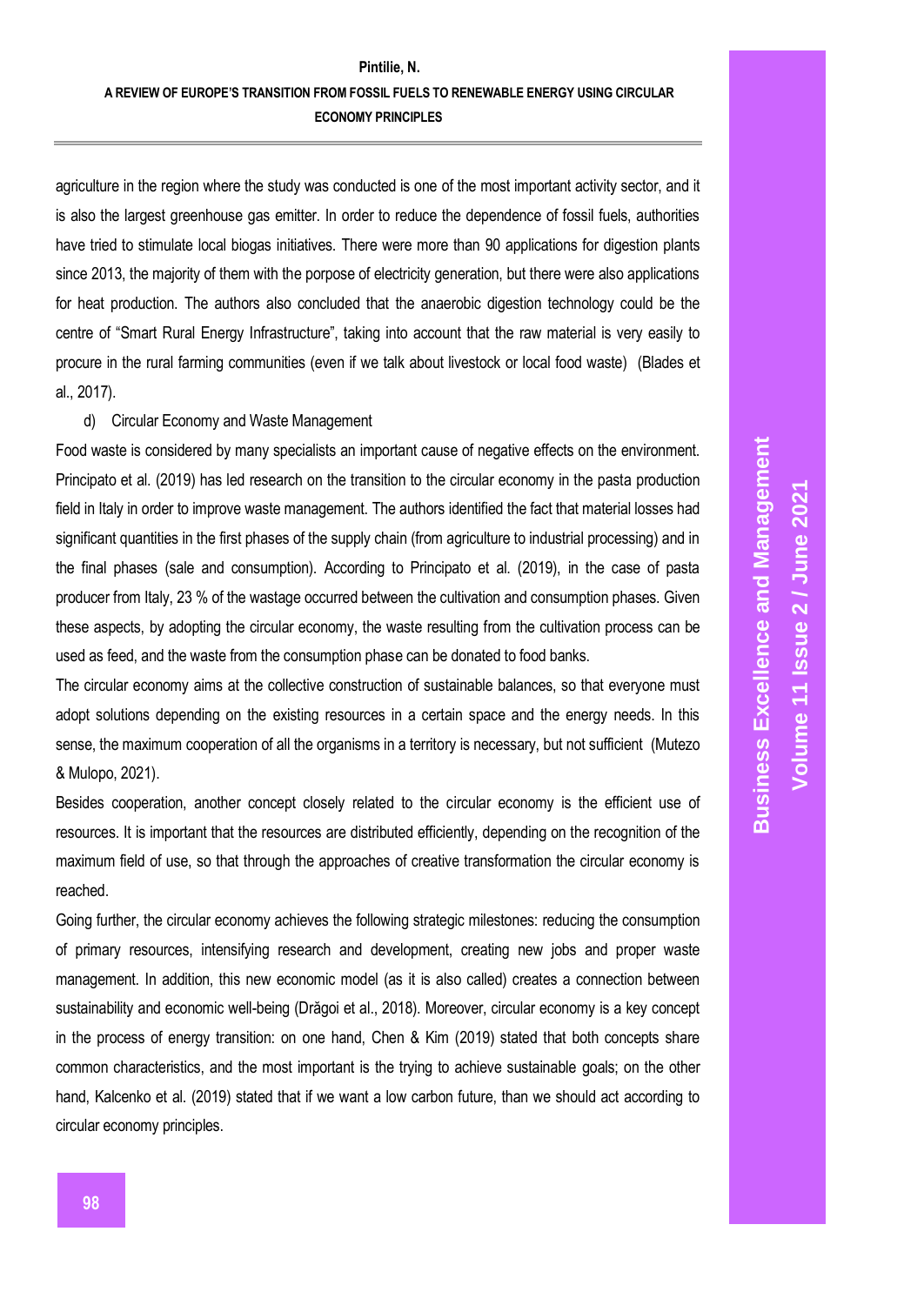## **3. ENERGY SUPPLY AND DEMAND TRENDS**

According to International Energy Agency (2020), the European Union is the world's second largest economy in nominal terms after the United States of America. In 2019, the EU's gross domestic product (GDP) represented one-quarter of the global economy, amounted over EUR 16.4 trillion. Going further with the statistical data, the share of the population of the European Union compaing with the global scale is 6.9%, the share of energy consumption at the global scale is 12%, and the share of carbon dioxide emissions also at the global scale is 9%.

The population of the European Union increased by 7% between 1990 and 2017, while the Gross Domestic Product per capita increased by 50%. From the point of view of environmental protection, between the same years, the European Union was concerned with finding alternative methods of providing the necessary energy, with low impact on the environment, so that energy-related greenhouse gas emissions decreased by 20%.

Regarding the sources of energy production, they are diversified at the level of the European Union, the energy being ensured both from the burning of fossil fuels, and from renewable and nuclear sources. In fact. at the level of 2017, the total energy production was ensured from the following sources:

- Fossil fuels  $-41$  %:
- Nuclear  $-29$ %;
- Bioenergy and waste  $-20\%$ ;

Other renewables  $-10$  %.





Source: International Energy Agency (2020)

GDP (PPP) = Gross Domestic Product (Purchasing Power Parity);

TFC = Total Final Consumption;

TPES = Total Primary Energy Supply;

**Volume 11 Issue**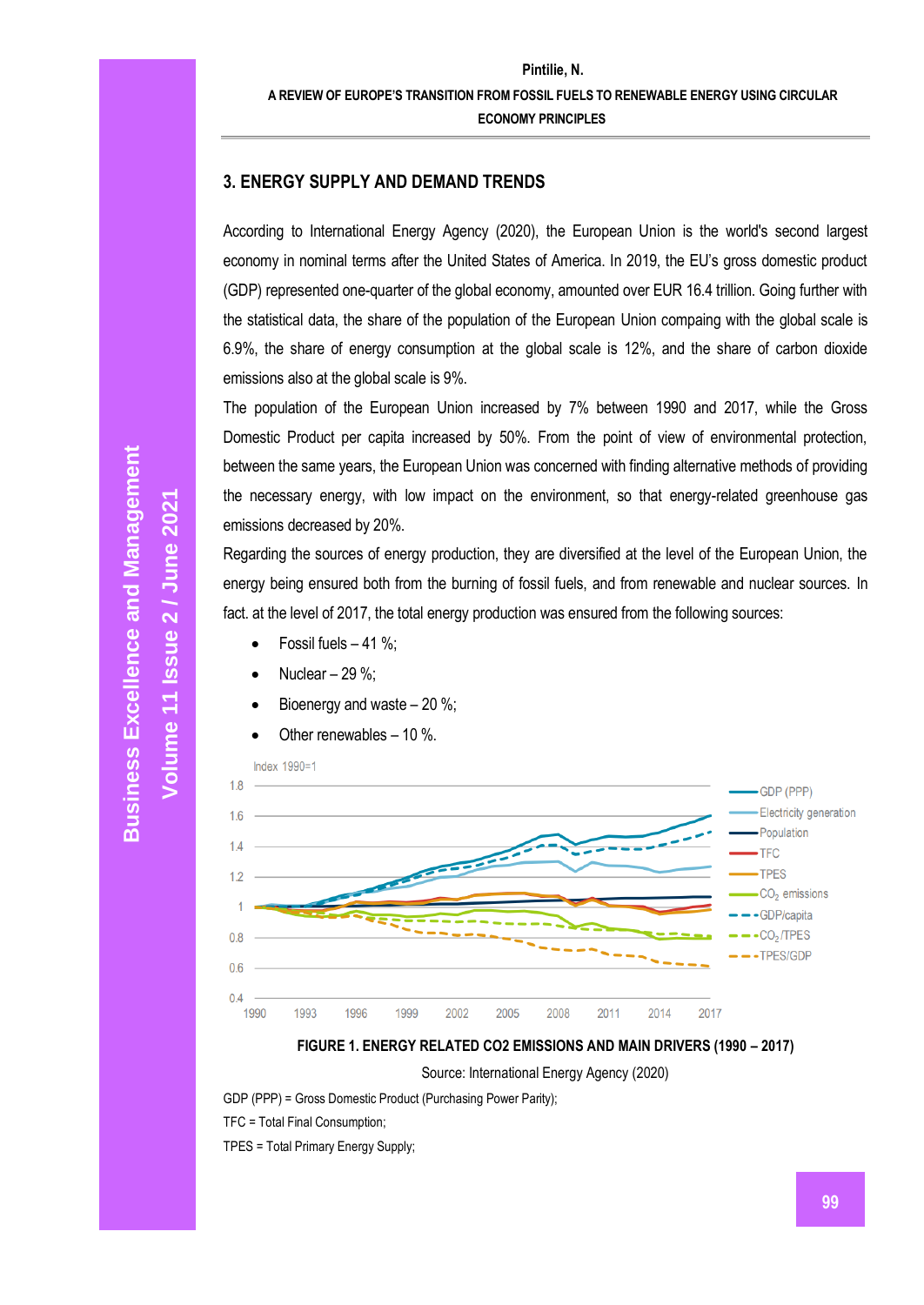The European Union has been concerned about reducing the carbon footprint of the environment, so there is a decrease in energy intensity in the economy, but also a decrease in emissions from energy production. These things explain the 50% increase in the Gross Domestic Product per capita and a 20% decrease in greenhouse gas emissions.

In fact, even between 2017 and 2019, energy produced from renewable sources in all electricity increased from 215,730,912 to 229,669,385 (6.4%), which once again shows the European Union's concern regarding the friendly energy transition with the environment.

| <b>Indicator</b>                                          | 2017    | 2018    | 2019    | 2019 vs<br>2010<br><b>Deviation</b> |
|-----------------------------------------------------------|---------|---------|---------|-------------------------------------|
| Solid fossil fuels                                        | 218,813 | 210,465 | 169,041 | $-23%$                              |
| Peat and peat products                                    | 2,177   | 2.364   | 2,304   | 6%                                  |
| Oil shale and oil sands                                   | 4,202   | 4,542   | 2,955   | $-30%$                              |
| <b>Natural gas</b>                                        | 33,855  | 324,820 | 335,718 | <b>1%</b>                           |
| Oil and petroleum products (excluding<br>biofuel portion) | 470,946 | 462.956 | 460,489 | $-2%$                               |
| <b>Renewables and biofuels</b>                            | 215,731 | 222,477 | 229,669 | 6%                                  |
| Non-renewable waste                                       | 13.541  | 13.610  | 13,901  | 3%                                  |
| <b>Electricity</b>                                        | $-393$  | 761     | 253     | $-164%$                             |
| Heat                                                      | 1,133   | 1.080   | 1.091   | $-4%$                               |
| Nuclear heat                                              | 195,602 | 195,738 | 196,928 | 1%                                  |

**TABLE 1. TOTAL ENERGY SUPPLY BY PRODUCT**

## Source: author based on Eurostat (2020)

Reducing the use of fossil fuels to produce electricity is not a temporary phenomenon, this is visible since 1 decade ago. If we take into account the period 2010 - 2019, solid fossil fuels and peat and peat production felt by 31 %, while oil and petrolium products (+ oil shale and oil sands) dropped by nearly 32  $\%$ .

Nuclear energy production has also been declining, with an 11% drop in a decade. Renewable energy production is increasing year by year and the main causes are bioenergy, and also electricity from wind and solar sources.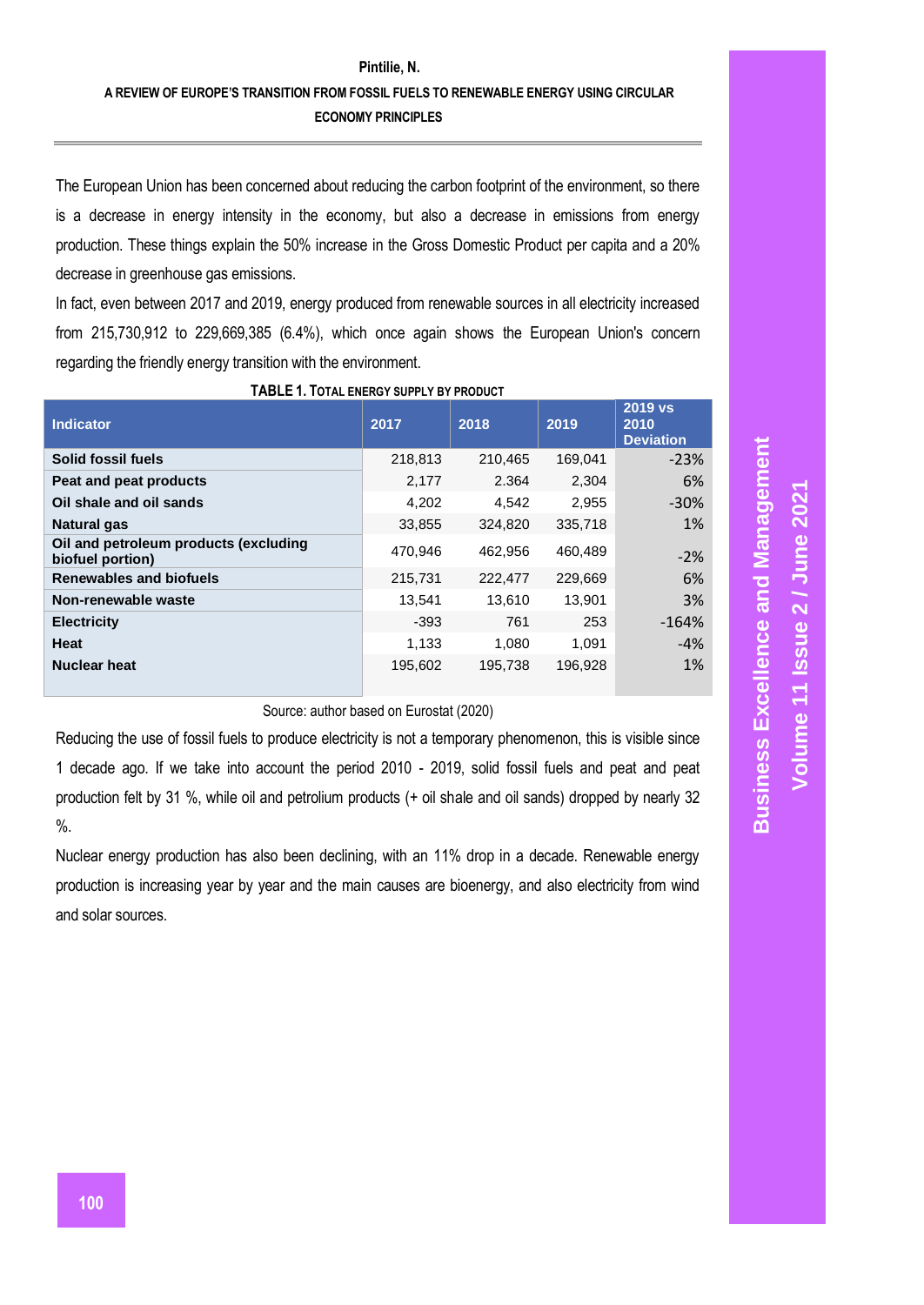#### **Pintilie, N.**

### **A REVIEW OF EUROPE'S TRANSITION FROM FOSSIL FUELS TO RENEWABLE ENERGY USING CIRCULAR**

**ECONOMY PRINCIPLES**





Source: Eurostat





As it is shown in Figure 3, the only product which has a greater share of total energy supply comparing 2019 with 2010 is represented by Renewables and Biofuels. On the other hand, it is evident that at the level of European Union the oil & petrolium and natural gas are very important at the moment, with a big amount in total energy supply. This observation can show us that the conversion of the fossil fuels to

**Business Excellence and Management Business Excellence and Management**

**Volume 11 Issue**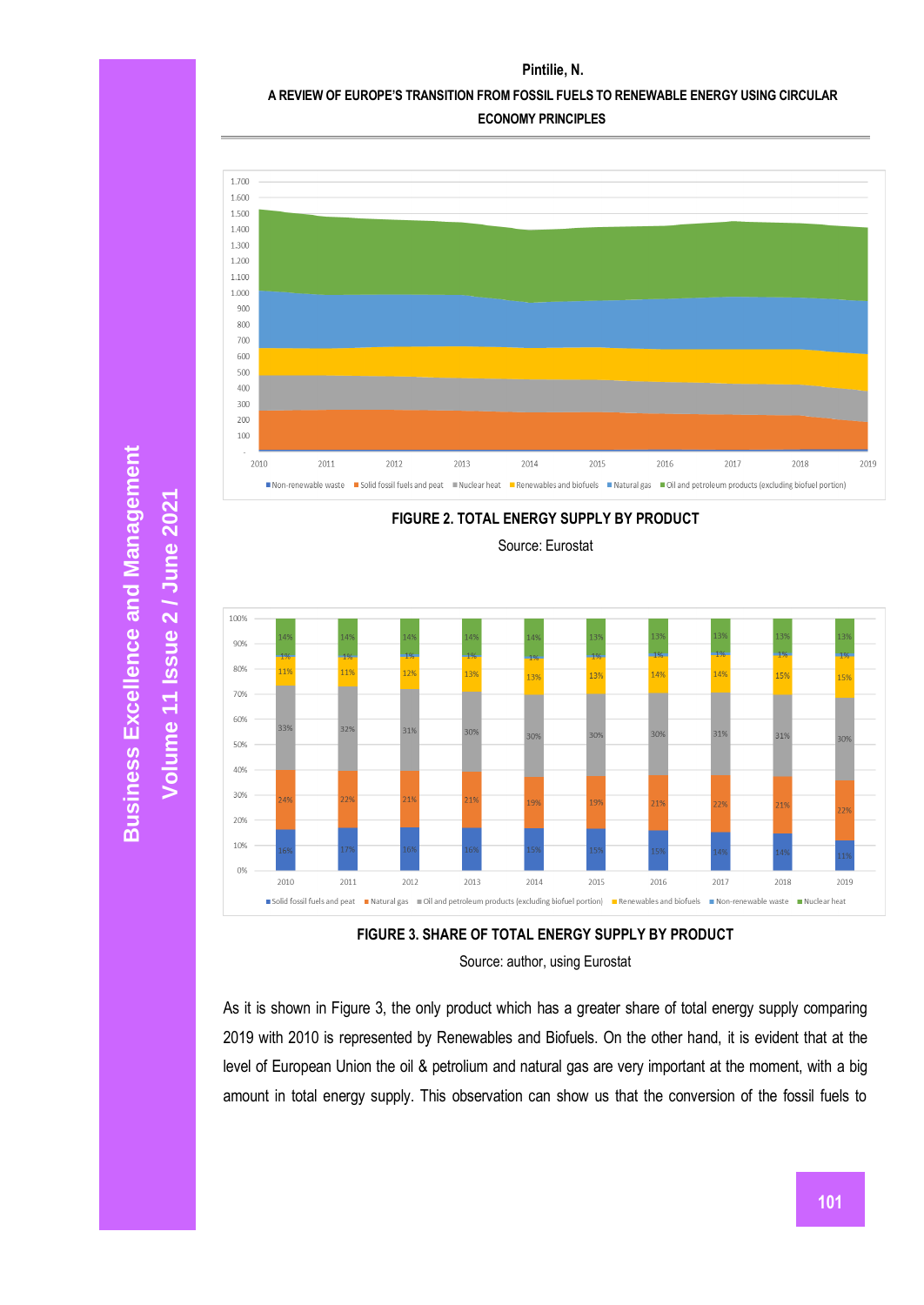renewable energy is on the way, we are at the beginning taking into account the time scale so there is a lot of room from investors and authorities to bring about tremendous improvements in the field.

# **4. TRANSITION FROM FOSSIL FUELS TO RENEWABLE ENERGY THROUGH INVESTMENTS**

At the level of the European Union, every year over 2.3 billion tons of wishes are produced, both from the activity of individuals and from the activity of legal entities. Also, on average, each individual in the European Union annually produces half a ton of household waste, of which less than half is recycled. All this waste makes its mark on the environment, while requiring costs for their management. In this way, the circular economy comes as a solution to all these problems, questioning principles such as redesign, rethinking, repositioning business processes, materials used.

Thus, if in the previous chapter the transition of the energy system of the European Union was analyzed from a statistical point of view, in this chapter the research will be focused on the investments that the European Investment Bank has made lately in order to facilitate the transition of EU countries to the circular economy. According to European Investment Bank Group (2021), between 2016 and 2020 the bank provided more than € 2.7 billion in order to co-finance circular economy projects in different sectors. In addition, The European Investment Bank also provided financial an technical advisory support in order to improve the bankability of circular economy projects, not only the capital.

According to scientists, it is proven that the transition from the traditional economy to the circular economy ensures the conservation of resources, increasing competitiveness, creating new jobs, thus reducing the pressure of anthropogenic activities on the environment (Ellen MacArthur Foundation, 2019) and raising awareness on environment protection as a consequence of economic development (Pintilie et al., 2020). Moreover, the circular economy is closely linked to technological innovation; thus, it is possible to reach an increase in resource productivity by up to 3% (McKinsey&Company, 2016). Going further, the European Commission (2014) estimated that the transition of EU countries to the circular economy would create more than 2 million new jobs by 2030, reducing dependence on certain imported raw materials (European Investment Bank, 2021). Finally, through the transition to the circular economy, business models change by the fact that production processes are updated to new standards, which leads to reductions in materials, energy, and ultimately costs (European Investment Bank, 2021).

In the period 2016-2020, the European Investment Bank financed projects related to the circular economy in various fields: urban development and energy, mobility, waste management, water reserves management, industry and services, agriculture and bioeconomy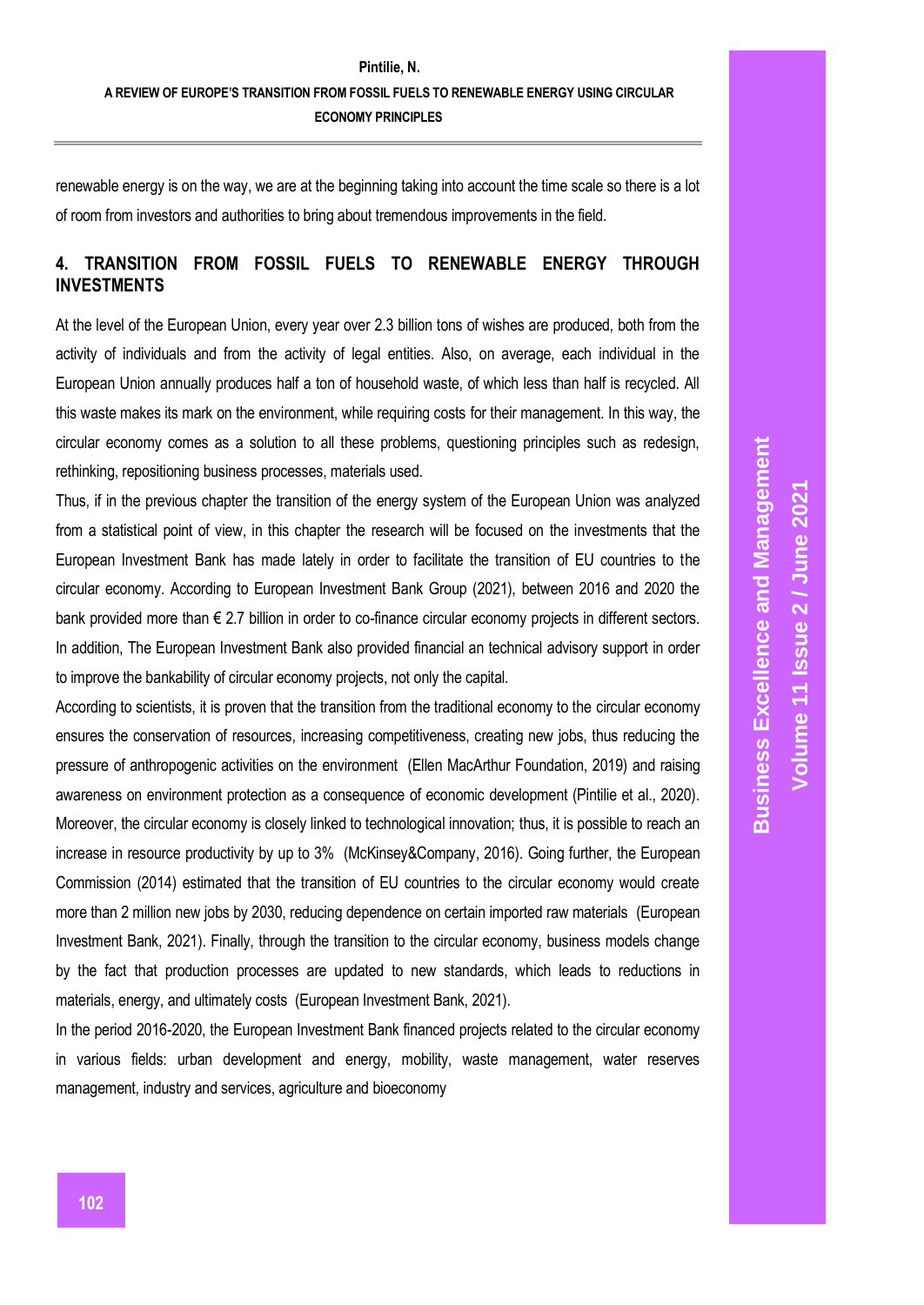## **A REVIEW OF EUROPE'S TRANSITION FROM FOSSIL FUELS TO RENEWABLE ENERGY USING CIRCULAR**

**ECONOMY PRINCIPLES**



**FIGURE 4. SHARE OF INVESTMENT IN CIRCULAR ECONOMY PROJECTS**

Source: author, based on European Investment Bank (2021)

In Table 2 it is very easu to observe several circular economy projects which received finance from European Investment Bank:

| Nr.            | Company          | Loan               | Country(es) | <b>Short description</b>                                             |  |
|----------------|------------------|--------------------|-------------|----------------------------------------------------------------------|--|
| Crt            | name             | value ( $\epsilon$ |             |                                                                      |  |
|                |                  | million)           |             |                                                                      |  |
| 1              | De<br>Lage       | 100                | Belgium and | DLL is responsible for refurbishing and leasing used equipments to   |  |
|                | Landen           |                    | Netherlands | companies. The goal of the loan is to bring cost savings to SME's,   |  |
|                | (DLL)            |                    |             | and allow them to invest in other areas, making a great contribution |  |
|                |                  |                    |             | to circular economy targets.                                         |  |
| $\overline{2}$ | Ecotitanium      | 30                 | France      | This loan envisages the construction of the first European factory   |  |
|                | Plant            |                    |             | to melt titanium from aircraft waste, which contributes to reducing  |  |
|                |                  |                    |             | import dependence. At the same time, it ensures the reduction of     |  |
|                |                  |                    |             | up to 100,000 tons of CO2 per year, resulting from the processing    |  |
|                |                  |                    |             | of this metal. Moreover, through this investment, new jobs are       |  |
|                |                  |                    |             | created, ensuring the increase of the qualification in the           |  |
|                |                  |                    |             | metallurgical field of the population in the area.                   |  |
| 3              | <b>Ultimaker</b> | 15                 | Netherlands | This investment envisages the development of 3D printers that use    |  |
|                |                  |                    |             | plastic waste to produce new items. The loan also aims to            |  |
|                |                  |                    |             | strengthen the research and development process.                     |  |

## **TABLE 2. FINANCED CIRCULAR ECONOMY PROJECTS BY EUROPEAN INVESTMENT BANK**

**Volume 11 Issue**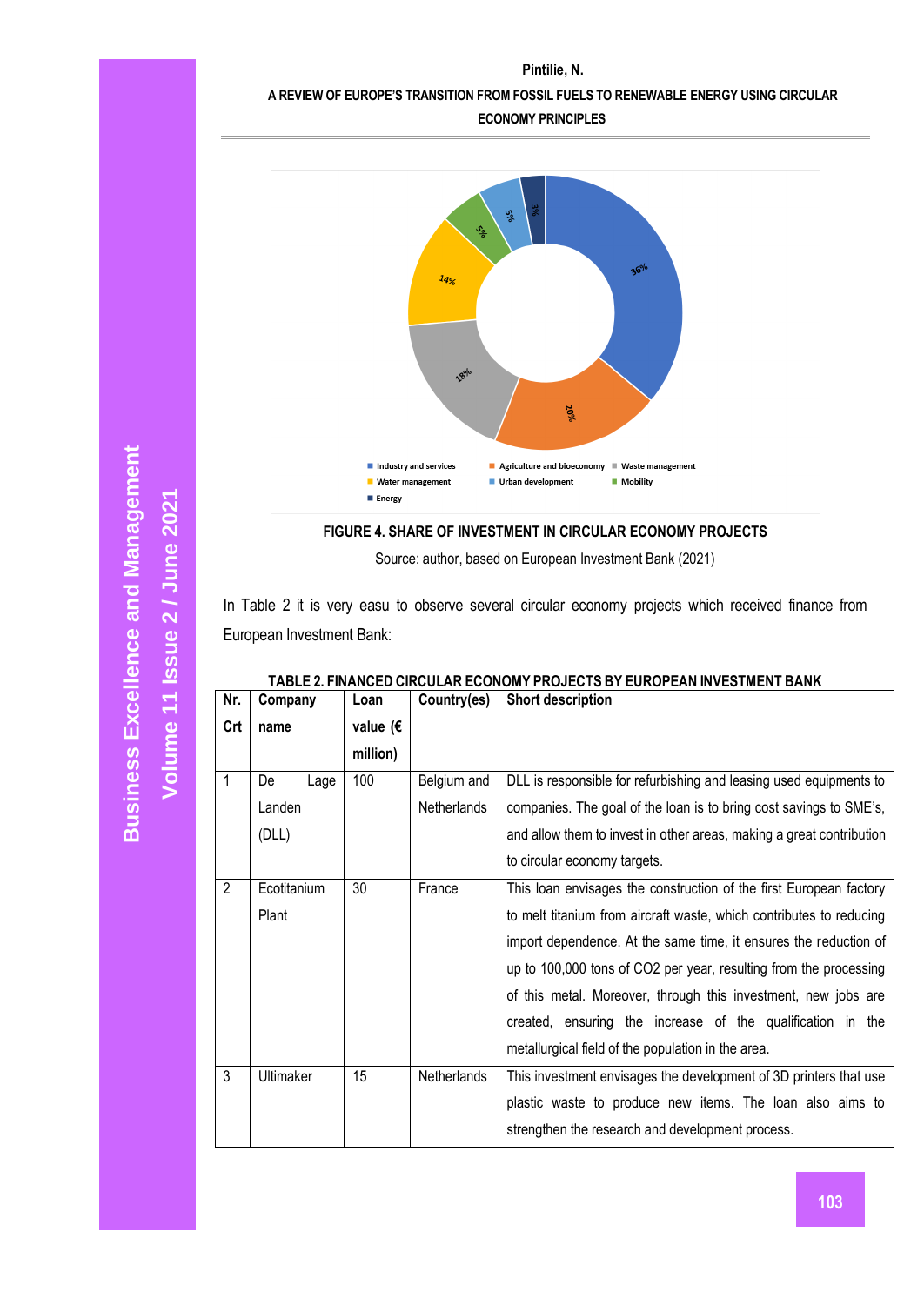| 4              | <b>Belfius Smart</b> | 200 | Belgium | This loan aims to encourage private investment in order to improve        |
|----------------|----------------------|-----|---------|---------------------------------------------------------------------------|
|                | Cities,              |     |         | energy efficiency. The loan also supports local government                |
|                | Climate and          |     |         | initiatives related to sustainability projects in the fields of education |
|                | Circular             |     |         | and health.                                                               |
|                | Economy              |     |         |                                                                           |
| 5              | Novamont             | 30  | Italy   | This company deals with the development of biodegradable plastic          |
|                | Renewable            |     |         | based on renewable resources                                              |
|                | Chemistry            |     |         |                                                                           |
| 6              | Winnow               | 7.5 | Romania | Winnow is a company which deals with food waste. The loan is              |
|                |                      |     |         | destined to developing software and hardware solutions in order to        |
|                |                      |     |         | track the amounts and types of food waste. The final objective of         |
|                |                      |     |         | the company is to prevent food waste by providing accurate data to        |
|                |                      |     |         | users.                                                                    |
| $\overline{7}$ | Orbital              | 15  | Sweden  | Orbital developed a water recycling technology which can save up          |
|                |                      |     |         | to 90 % of the water and 80 % of the energy used, compared with           |
|                |                      |     |         | a conventional shower. The loan is destined to expand the know-           |
|                |                      |     |         | how and to build the products in order to be able on the markets.         |

Source: author, based on European Investment Bank (2021)

## **5. RENEWABLE ENERGY AND THE CIRCULAR ECONOMY IN THE LITERATURE**

The last step in highlighting the transition from fossil fuels to renewable energy through the circular economy is to analyze the literature, with reference to the European Union. In this way, Web of Science database was choasen, in order to see the scientific papers that contain the terms involved. Web of Science database was chosen for two reasons: the exhaustiveness of the data set and the compatibility with the analysis.

In this way, 28 records weere identified which matched the analyzed topic. Only English language was taking into account, and the analysis interval was 2000 – 2020.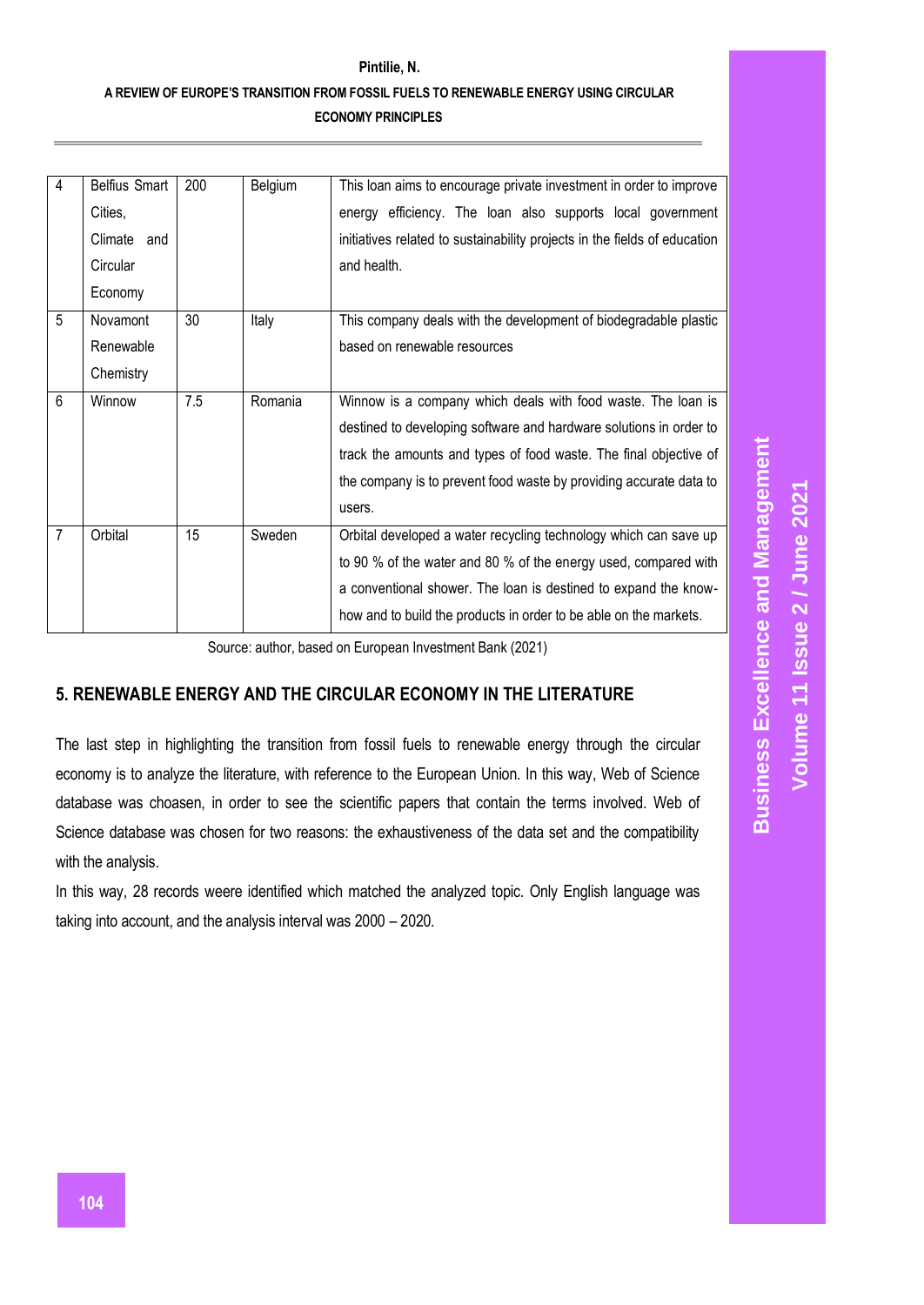**Pintilie, N.**

### **A REVIEW OF EUROPE'S TRANSITION FROM FOSSIL FUELS TO RENEWABLE ENERGY USING CIRCULAR**





**FIGURE 5. TIMELINE OF THE SCIENTIFIC PRODUCTION** Source: author, using WoS database

Despite the fact the the analysis was conducted taking into account the documents between 2000 and 2020, we found out that database containing the mentioned key words have publications starting with 2015. This first analyse shows us that the transition to renewable energy through circular economy principles is just at the beginning. Since 2015 till 2020, the number of papers included in the main flow of publications grew semnificatively, showing the growing interest for the concerned theme. What is more, the last two years of the analysed period account for almost 75% of the total number of the articles considered in this study.

In this way, in addition to the statistical indicators reported by international sites, it is observed that scientific publications have been following this topic lately, which contributes to the increase of knowledge in the field of circular economy. This new type of economy changes traditional customs and limits the use of fossil fuels to produce energy, thus ensuring humanity's transition to green, environmentally friendly energy.

## **6. CONCLUSIONS**

Globally, all organisms talk about the transition from fossil fuels to green energy. Within this paper, the research revelead that the EU's economy is expected to continue growing and taking into account the climate changes it is a very known need to make the transition to renewable energy. Economic development is very well linked to energy supply. Even if the energy demand dropped from one period to another, it is imperative to ensure the transition to green energy in order to grow the share of renewable energy in total energy supply. From this point of view, circular economy principles come to our aid.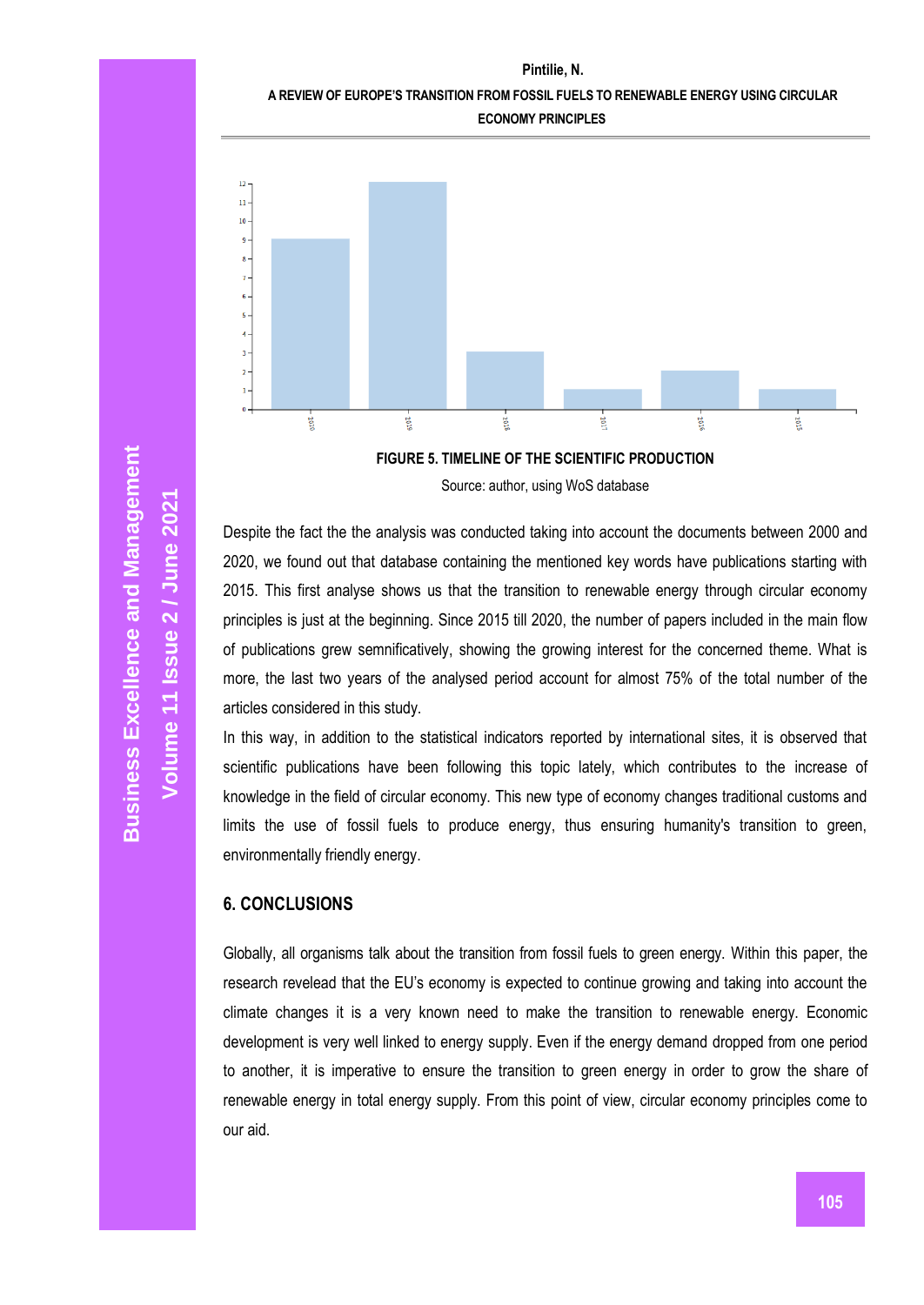As anyone can observe in the paper, there has been a growing attention to renewable resources. Table 1 and also Figure 2 show that at the level of European Union there are changes regarding the structure of total energy supply, with a growing attention to renewables and biofuels.

Moving forward, all the datasets are sustained by several projects financed by European Investment Bank through which the principles of the circular economy are introduced in daily activities, and thus in energy needs. In addition, it is evident from Table 2 that the circular economy principles are implemented throughout the Europe, so there are no disadvantaged countries, all member states want to contribute to the EU's environmental targets.

To make matters better, over the past years (2015 – 2020), there has been a growing interest from the authors regarding the subject, deliberating the concepts from many angles.

Even though the author explained the concepts used within this paper, the study has some limitations. First of all, the goal of the paper was a descriptive one. So, taking into account datas the analysis tried to make some correlations, but there are not sustained by an econometric model. For this reason, a future research may take into consideration to create an econometric model in order to analyze the key concepts from a quantitative point of view. Moreover, only WoS database was used in order to obtain articles. A similar analysis could be conducted using other databases, such as Scopus, which may influence the number of selected articles and provide other query options.

## **REFERENCES**

- Blades, L., Morgan, K., Douglas, R., Glover, S., De Rosa, M., & Cromie, T. (2017). Circular biogasbased economy in a rural agricultural setting. Energy Procedia. 123: 89 - 96.
- Chen, W.-M., & Kim, H. (2019). Circular economy and energy transition: a nexus focusing on the nonenergy use of fuels. Energy & Environment. 30(4): 586 - 600.
- Cicea, C., Marinescu, C., & Pintilie, N. (2019). Biogas-innovation map: revealing links and dynamics in the field, Proceedings of the 13th International Management Conference: Management strategies for high performance, 1st-2nd November, Bucharest, Romania, pp. 483-492.
- Cicea, C., Ciocoiu, C. N., & Marinescu, C. (2021). Exploring the Research Regarding Energy–Economic Growth Relationship. Energies, 14(9), 2661.<https://doi.org/10.3390/en14092661>
- Drăgoi, M.C., Popescu, M.F., Andrei, J.V., & Mieilă, M. (2018). Developments of the circular economy in romania under the new sustainability paradigm. Economic Computation & Economic Cybernetics Studies & Research, 52(2). https://doi.org/110.24818/18423264/52.2.18.08
- Ellen MacArthur Foundation. (2019). The virtuous circle. Ellen MacArthur Foundation. doi:10.2867/016569
- Ellen MacArthur Foundation. (2019). The virtuous circle. Ellen MacArthur Foundation. Retrieved on 2nd of May, 2021, from<https://library.oapen.org/handle/20.500.12657/47421>
- European Investment Bank. (2021). Circular Economy Overview 2021. Retrieved May 19, 2021, from https://www.eib.org/attachments/thematic/circular\_economy\_overview\_2021\_en.pdf